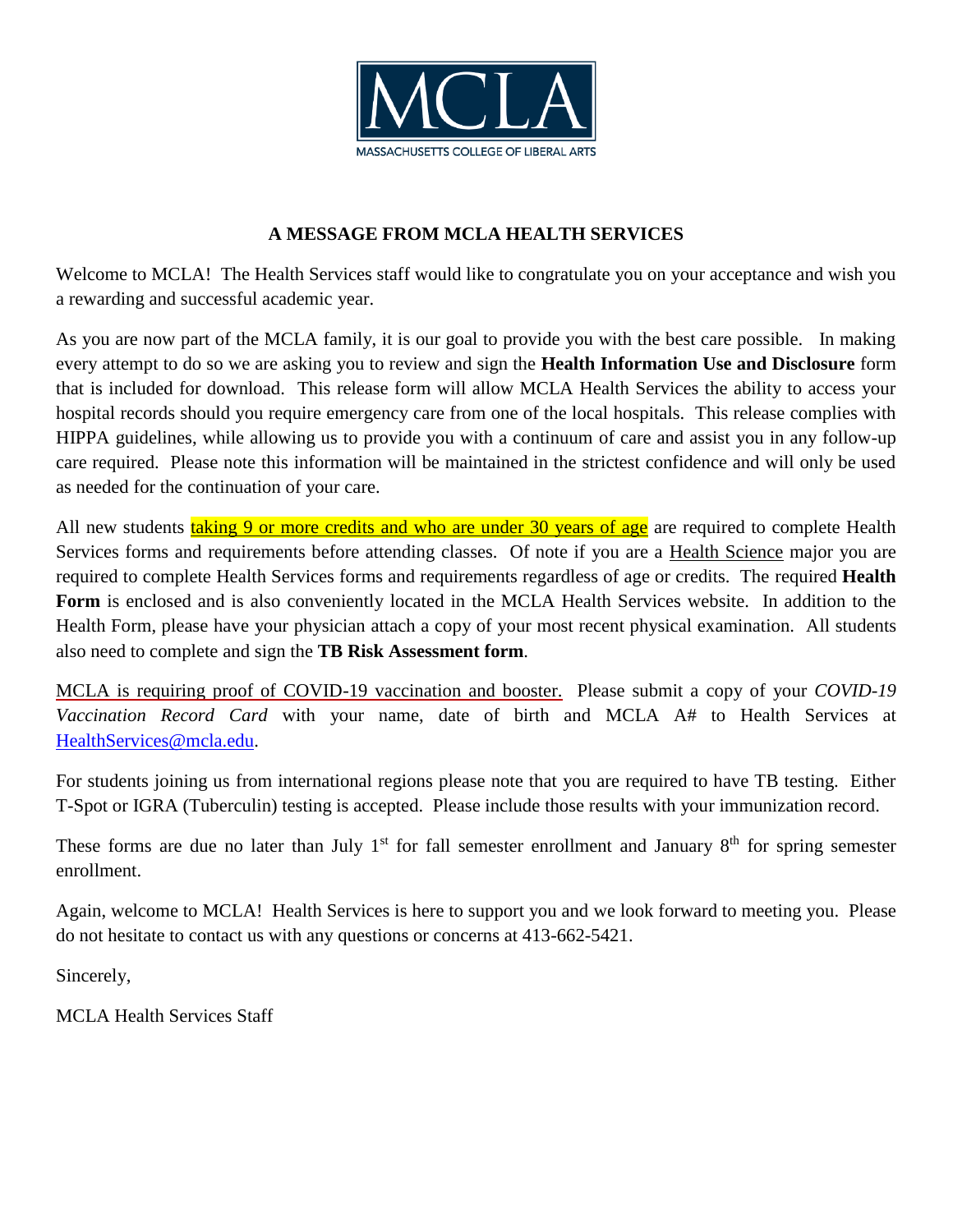

### **HEALTH RECORDS REQUIRED BY MCLA AND THE COMMONWEALTH OF MASSACHUSETTS**

**The Commonwealth of Massachusetts General Laws (Ch. 76 s 15) state that every full-time (9 or more credits) undergraduate or graduate student under age 30 and ALL Health Science students regardless of age and credits taken must comply with the following regulations before attending classes. If you are over 30 years of age and are NOT a Health Science major you do not need to submit any immunization documentation or health forms.**

### **VACCINE VERIFICATION – The following documentation of immunizations with appropriate dates are required by the Commonwealth of Massachusetts:**

- $\bullet$  2 doses of measles, mumps and rubella (MMR) or laboratory evidence of immunity.
- 2 doses of varicella vaccine or laboratory evidence of immunity or documentation by a health care provider stating that the student has a reliable history of chickenpox with the month and year documented.
- 1 dose of Tetanus, diphtheria, pertussis-Tdap within 10 years.
- 3 doses of Hepatitis B vaccine or laboratory evidence of immunity.
- 1 dose of meningitis ACWY (formerly MCV4) vaccine for students 21 years of age or younger. The dose must have been received on or after the students 16<sup>th</sup> birthday. The Law provides exemption for meningococcal vaccine only for students signing a waiver that can be reviewed and downloaded from the Health Services web page.
- Photocopy of your *COVID-19 Vaccination Record Card.*
- T-spot or IGRA test REQUIRED FOR INTERNATIONAL STUDENTS ONLY

### **PHYSICAL EXAMINATION**

- A current physical is requested for all students attending MCLA.
- A current physical done within 6 months of the first day of practice is required for all MCLA Student Athletes.

### **HEALTH FORM**

- The front portion of the *Health Form* is to be completed by the student, and *must* include all information requested.
- The back portion of the *Health Form* includes record of physical exam and immunizations. This must be completed, *signed and dated* by a health care provider.

### **OTHER FORMS**

- The *Health Information Use & Disclosure Form* must be reviewed and signed.
- The **TB Risk Assessment Form** must be completed and signed.

#### **You can download the Health Forms and view the requirements at:** [www.mcla.edu/Student\\_Life/wellness/healthservices](http://www.mcla.edu/Student_Life/wellness/healthservices)

Students seeking exemption must provide the appropriate written documentation that he or she meets the standards for medical or religious exemption set forth in MGL c 76 s 15C and 15D *before attending classes.*

Students who have previously discontinued enrollment and are being re-admitted must contact Health Services at (413) 662-5421 to determine the status of previous records.

> 375 Church Street, North Adams, MA 01247 Phone 413-662-5421 ~ Fax 413-662-5572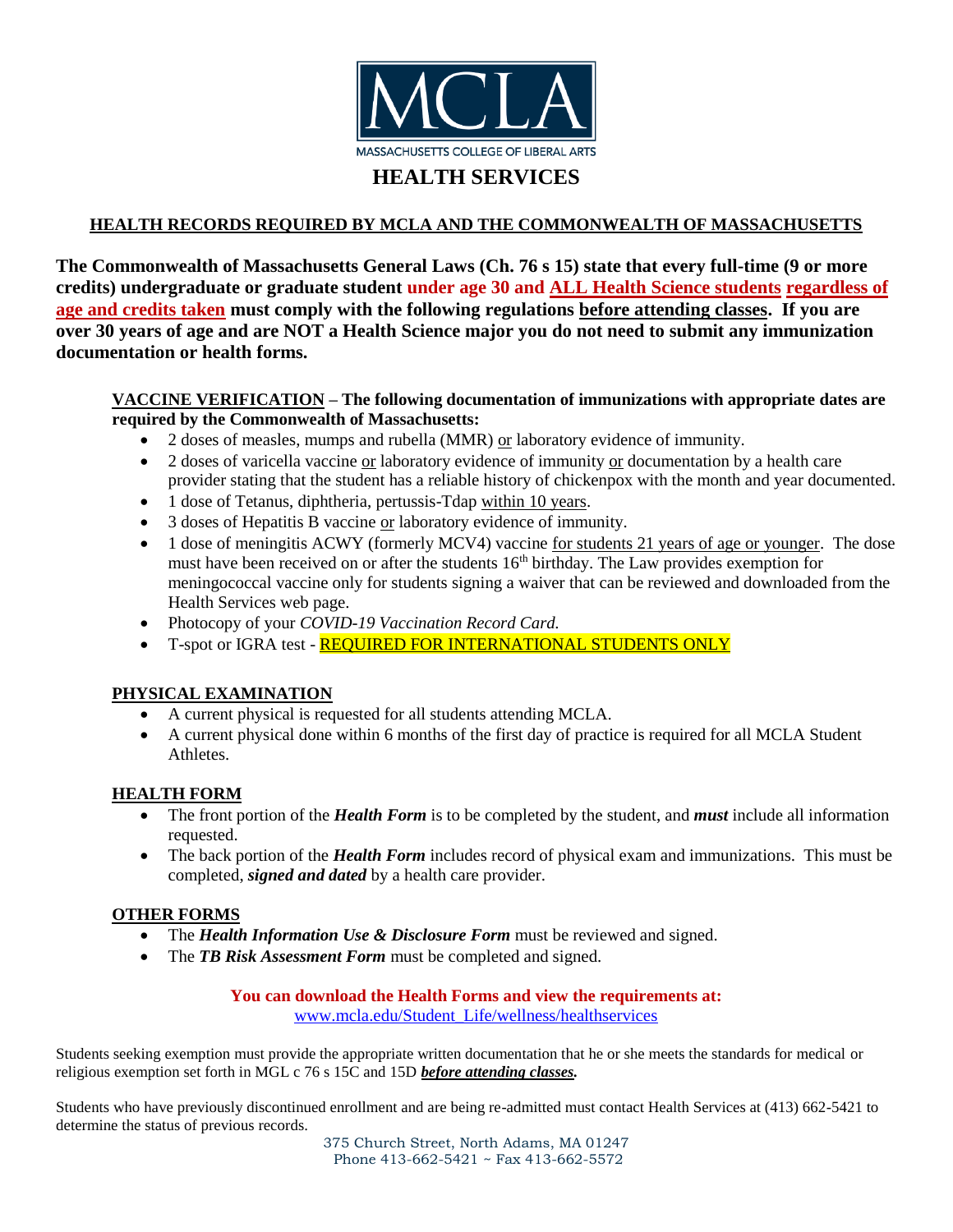

# **HEALTH FORM**

#### **TO BE FILLED OUT BY THE STUDENT**

Information will be used to provide better health care for you while at MCLA, and has no bearing upon the admission process. **Please Print:**

|                                         | Last                                                                                                                                                                                                                          | First                                                                                                                                                                                                                          |           | MI            |                                                            |          |  |
|-----------------------------------------|-------------------------------------------------------------------------------------------------------------------------------------------------------------------------------------------------------------------------------|--------------------------------------------------------------------------------------------------------------------------------------------------------------------------------------------------------------------------------|-----------|---------------|------------------------------------------------------------|----------|--|
|                                         |                                                                                                                                                                                                                               | Name used: the contract of the contract of the contract of the contract of the contract of the contract of the contract of the contract of the contract of the contract of the contract of the contract of the contract of the |           |               | Social Security Number:<br><u> Social Security Number:</u> |          |  |
| Gender: Male $\square$ Female $\square$ |                                                                                                                                                                                                                               |                                                                                                                                                                                                                                |           |               |                                                            |          |  |
|                                         | Home Address: The Contract of the Contract of the Contract of the Contract of the Contract of the Contract of the Contract of the Contract of the Contract of the Contract of the Contract of the Contract of the Contract of |                                                                                                                                                                                                                                |           |               |                                                            |          |  |
| Home Phone:                             | Street                                                                                                                                                                                                                        |                                                                                                                                                                                                                                | City/Town | Student Cell: | State                                                      | Zip code |  |
| <b>Emergency Contact:</b>               |                                                                                                                                                                                                                               |                                                                                                                                                                                                                                |           | Relationship: |                                                            |          |  |
| <b>Emergency Contact Cell:</b>          |                                                                                                                                                                                                                               |                                                                                                                                                                                                                                |           | Work Number:  |                                                            |          |  |
|                                         |                                                                                                                                                                                                                               |                                                                                                                                                                                                                                |           |               |                                                            |          |  |

#### **For Students under 18 years of age:**

 **Emergency:** Permission is hereby granted for the emergency use of anesthesia and emergency medical treatment for my minor.  **Parent/Legal Guardian Signature:** 

| <b>PERSONAL MEDICAL HISTORY</b> | Yes | No. |                        | Yes | No. |                           | Yes | No. |
|---------------------------------|-----|-----|------------------------|-----|-----|---------------------------|-----|-----|
| Anxiety/Panic Attacks           |     |     | Eye Problems           |     |     | Substance/Alcohol Abuse   |     |     |
| Anemia                          |     |     | GERD                   |     |     | Surgery                   |     |     |
| Asthma/Other Lung Disease       |     |     | Head Injury            |     |     | Appendectomy              |     |     |
| Attention Deficit Disorder      |     |     | Headaches (Recurrent)  |     |     | Tonsillectomy             |     |     |
| Back Injury/Problem             |     |     | <b>Hearing Deficit</b> |     |     | Other:                    |     |     |
| <b>Birth Control</b>            |     |     | <b>Heart Disease</b>   |     |     |                           |     |     |
| Bleeding/Clotting Disorder      |     |     | Hepatitis              |     |     | <b>Thyroid Disease</b>    |     |     |
| <b>Blood Transfusion</b>        |     |     | High Blood Pressure    |     |     | Tuberculosis              |     |     |
| Chicken Pox                     |     |     | Kidney Disease         |     |     | Ulcer/Gastritis           |     |     |
| Depression                      |     |     | Menstrual Disorder     |     |     | Urinary Tract Infection   |     |     |
| <b>Diabetes</b>                 |     |     | Mental Health Disorder |     |     | Other significant problem |     |     |
| Joint/Bone Disease              |     |     | Mononucleosis          |     |     | please specify:           |     |     |
| Ear, Nose, Throat Problems      |     |     | Seizure Disorder       |     |     |                           |     |     |
| Eating Disorder                 |     |     | Smoker                 |     |     |                           |     |     |

Please explain any YES answers from above:

List any regularly taken medication and the condition for which they are prescribed:

Allergies to medication:

Other allergies (IE: food, insects, etc.): \_\_\_\_\_\_\_\_\_\_\_\_\_\_\_\_\_\_\_\_\_\_\_\_\_\_\_\_\_\_\_\_\_\_\_\_\_\_\_\_\_\_\_\_\_\_\_\_\_\_\_\_\_\_\_\_\_\_\_\_\_\_\_\_\_\_\_\_\_\_\_\_\_\_\_\_\_\_\_\_\_\_\_\_\_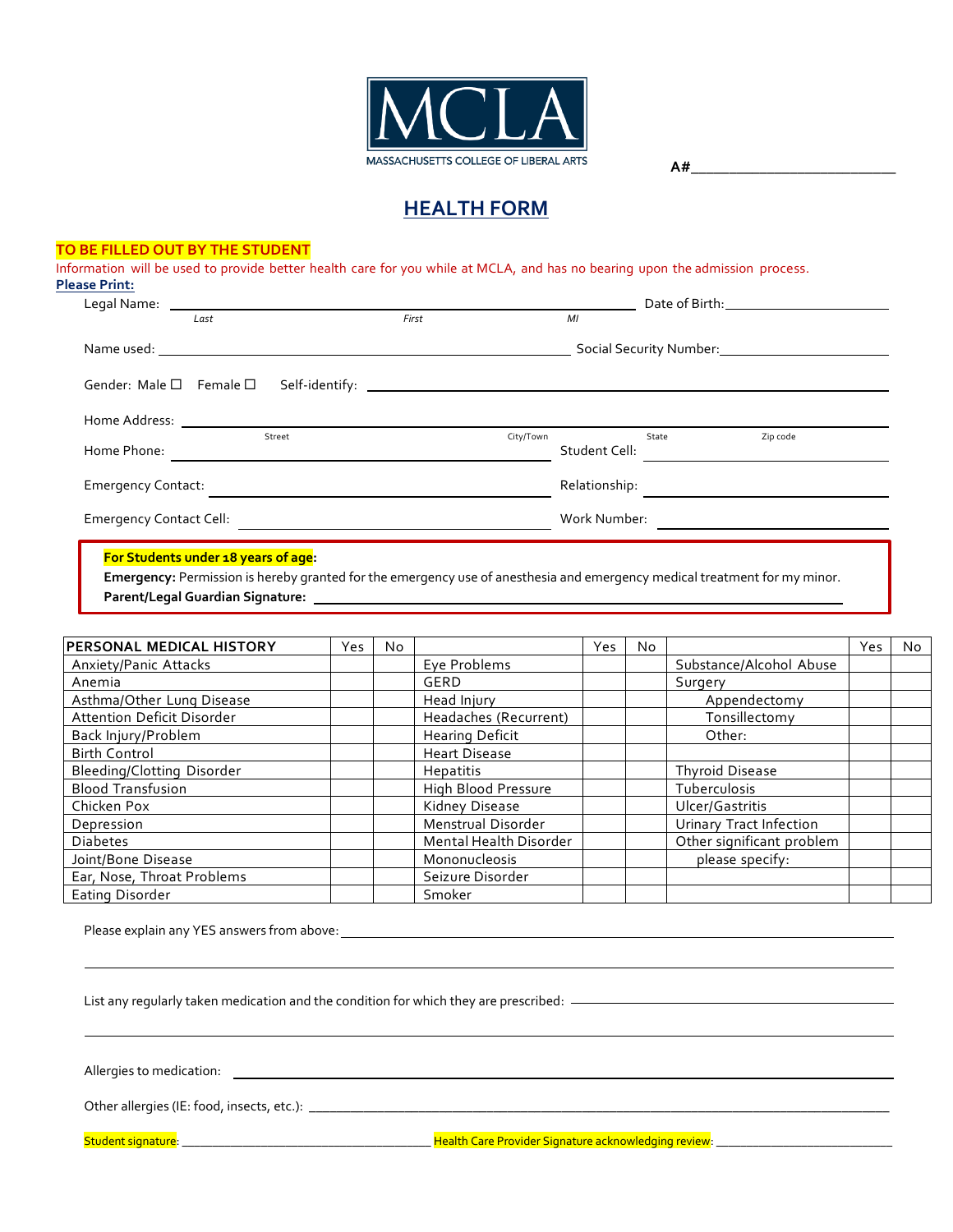## **MASSACHUSETTS COLLEGE OF LIBERAL ARTS HEALTH FORM**

|                                          |                | Hepatitis B $\#_1$                                                                                                                                            |
|------------------------------------------|----------------|---------------------------------------------------------------------------------------------------------------------------------------------------------------|
|                                          |                | Month/Day/Year                                                                                                                                                |
|                                          |                |                                                                                                                                                               |
| Must be 4 weeks after #1                 |                | Month/Day/Year                                                                                                                                                |
| <b>OR</b>                                |                |                                                                                                                                                               |
| Month/Day/Year- must be 4 weeks after #1 | Month/Day/Year |                                                                                                                                                               |
| Month/Year                               |                |                                                                                                                                                               |
|                                          |                |                                                                                                                                                               |
|                                          |                |                                                                                                                                                               |
|                                          |                | Month/Day/Year-must be 12 months of age<br>Varicella #2<br>Hepatitis B #2<br>History of Varicella Disease<br><b>International Students Only</b> : T-spot/IGRA |

\* The Law provides exemption for **Meningococcal vaccine only**. Students opting for exemption must review and sign a waiver which can be downloaded from the Health Services webpage at[: www.mcla.edu/Student\\_Life/wellness/healthservices.](http://www.mcla.edu/Student_Life/wellness/healthservices) Laboratory evidence of immunity to MMR, Varicella and Hepatitis B satisfies the requirements. For immunization guidelines please refer to[: www.mass.gov/eohhs/docs/dph/cdc/immunization/guidelines-ma-school-requirements.pdf](http://www.mass.gov/eohhs/docs/dph/cdc/immunization/guidelines-ma-school-requirements.pdf)

## Please attach copy of last performed physical examination.

**Health Care Provider: Please acknowledge your review of the information provided with your signature on both sides of this form.** Height Weight BMI HR B/P Allergies to medication and type of reaction: Allergies to foods and type of reaction: Please list student's current medications: Is the student currently under treatment for any medical or emotional condition? No  $\Box$  Yes  $\Box$  If yes, please explain: **Health Care Provider Signature: Date:** Please print or type the Provider's name, address and telephone**: \_\_\_\_\_\_\_\_\_\_\_\_\_\_\_\_\_\_\_\_\_\_\_\_\_\_\_\_\_\_\_\_\_\_\_\_\_\_\_\_\_\_\_\_\_\_\_\_\_\_\_\_\_\_\_\_\_\_\_\_\_\_ \_\_\_\_\_\_\_\_\_\_\_\_\_\_\_\_\_\_\_\_\_\_\_\_\_\_\_\_\_\_\_\_\_\_\_\_\_\_\_\_\_\_\_\_\_\_\_\_\_\_\_\_\_\_\_\_\_\_\_\_\_\_\_\_\_\_\_\_\_\_\_\_\_\_\_\_\_\_\_\_\_\_\_\_\_\_\_\_\_\_\_\_\_\_\_\_\_\_\_\_\_\_\_\_\_\_\_\_\_\_\_\_\_\_\_\_\_ MAIL TO: MCLA Health Services, 375 Church Street, North Adams, MA 01247-4100 Phone: 413-662-5421 FAX TO: 413-662-5572**

**EMAIL TO[: healthservices@mcla.edu](mailto:healthservices@mcla.edu)** *For office use only. To be signed upon receipt of Notice of Privacy Policy: \_\_\_\_\_\_\_\_\_\_\_\_\_\_\_\_\_\_\_\_\_\_\_\_\_\_\_\_\_\_\_\_\_\_\_\_\_\_*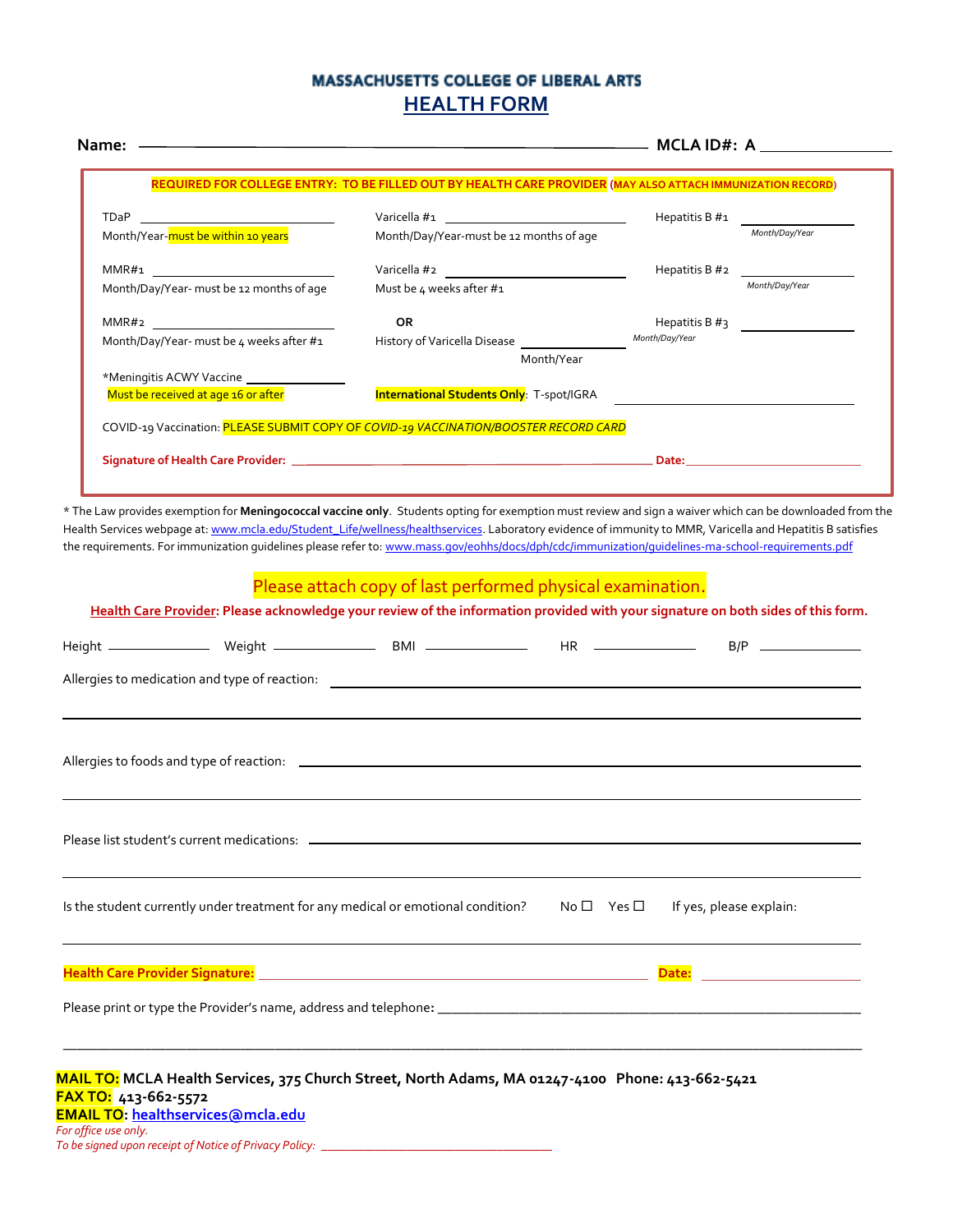

# **Health Services Tuberculosis/TB Risk Assessment Form**

| Were you born in Africa, Asia, Central America, South America, Mexico, Eastern<br>Europe, Caribbean or the Middle East?<br>In what country were you born?                           | <b>YES</b>  | NO              |
|-------------------------------------------------------------------------------------------------------------------------------------------------------------------------------------|-------------|-----------------|
| In the past 5 years have you lived or traveled in Africa, Asia, Central America,<br>South America, Mexico, Eastern Europe, Caribbean or the Middle East for more<br>than one month? | <b>JYES</b> | N <sub>O</sub>  |
| In the last 2 years have you lived with or spent time with some one who has been<br>sick with TB/Tuberculosis?                                                                      | <b>YES</b>  | N <sub>O</sub>  |
| Are you taking any medications that your doctor said could weaken your immune<br>system or increase your risk for infections?                                                       | <b>YES</b>  | NO              |
| In the past 1 year have you injected drugs that your doctor did not prescribe?                                                                                                      | <b>YES</b>  | NO <sub>1</sub> |
| Have you ever lived or worked in a prison, jail, homeless shelter or long-term care<br>facility?                                                                                    | YES         | N <sub>O</sub>  |

*If all of the above answers are NO you have completed this form. If you have answered YES to any of the above questions please proceed to SYMPTOM SCREENING below.*

## **STUDENT NAME (print):\_\_\_\_\_\_\_\_\_\_\_\_\_\_\_\_\_\_\_\_\_\_\_\_\_\_\_\_\_\_\_\_\_\_\_\_\_\_\_\_\_\_\_\_\_\_\_\_\_\_\_\_\_\_**

|  | <b>STUDENT SIGNATURE:</b> |
|--|---------------------------|
|  |                           |

## **Symptom Screening – At this time do you have any of these symptoms?**

| Coughing for more than 2-3 weeks?                       | YES        | N <sub>O</sub>        |
|---------------------------------------------------------|------------|-----------------------|
| Coughing up blood?                                      | l yes      | N <sub>O</sub>        |
| Weight loss of more than 10 pounds for no known reason? | l lyes     | $\overline{NQ}$       |
| Fever of 100 degrees F (38 degrees C) for over 2 weeks? | l lyes     | J NO                  |
| Unusual or heavy sweating at night?                     | $\Box$ YES | $\Box$ NO             |
| Unusual weakness or extreme fatigue?                    | <b>YES</b> | $\overline{\text{N}}$ |

 $\blacksquare$  Studient Signature  $\blacksquare$  and  $\blacksquare$  and  $\blacksquare$  and  $\blacksquare$  and  $\blacksquare$  and  $\blacksquare$ 

**If you answer "yes" to any of the questions above, you may be at increased risk for TB infection. Further testing may be required to rule out active TB.**